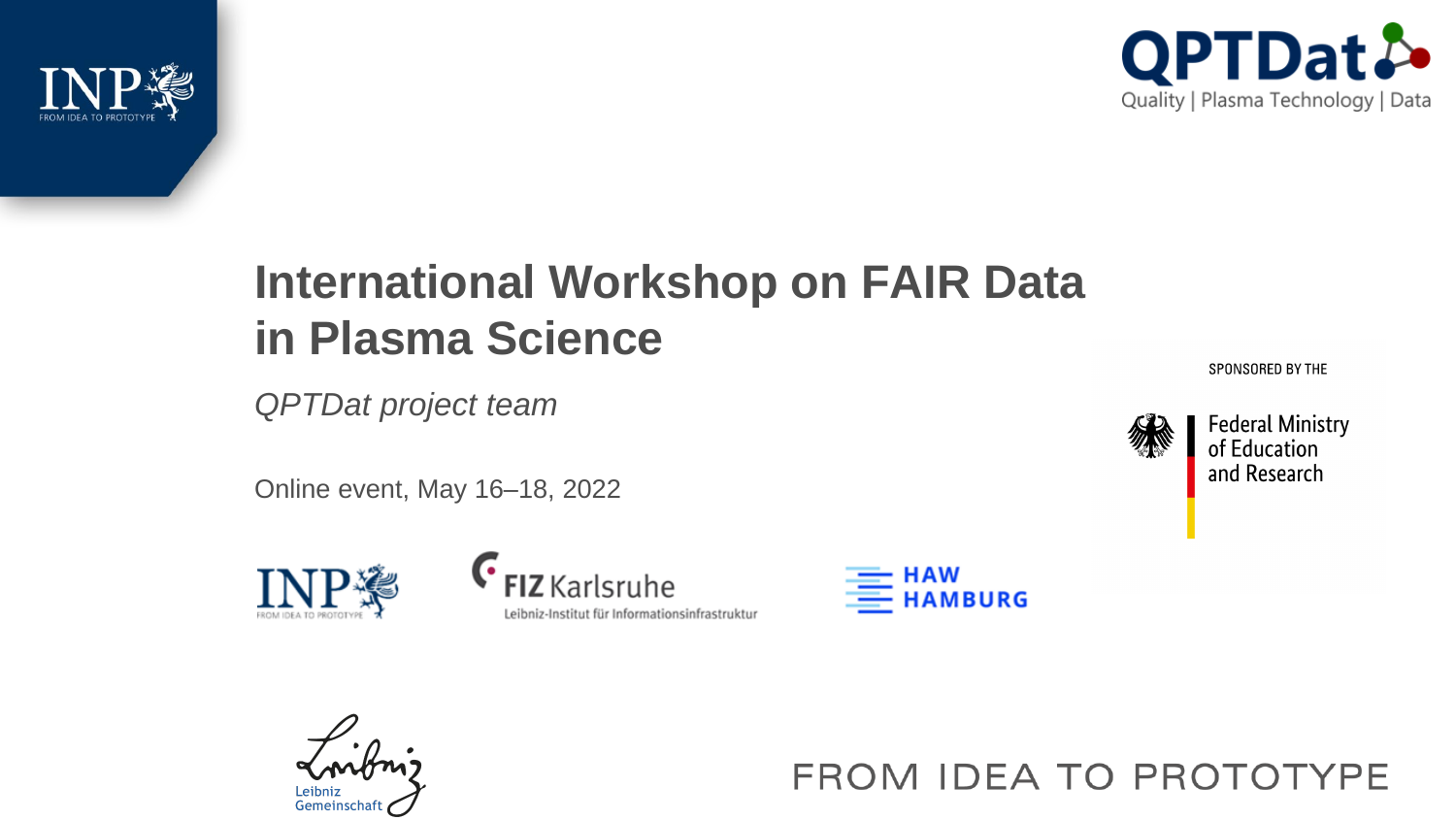



- "Quality Assurance and Linking of Research Data in Plasma Technology"
- Joint project funded by Federal Ministry of Education and Research (BMBF)
- Three project partners:
	- o Leibniz Institute for Plasma Science and Technology (INP)
	- o FIZ Karlsruhe Leibniz Institute for Information Infrastructure
	- o Hamburg University of Applied Sciences (HAW Hamburg)
- Project period: 06/2019–12/2022
- Read more at<https://www.inptdat.de/project-qptdat>

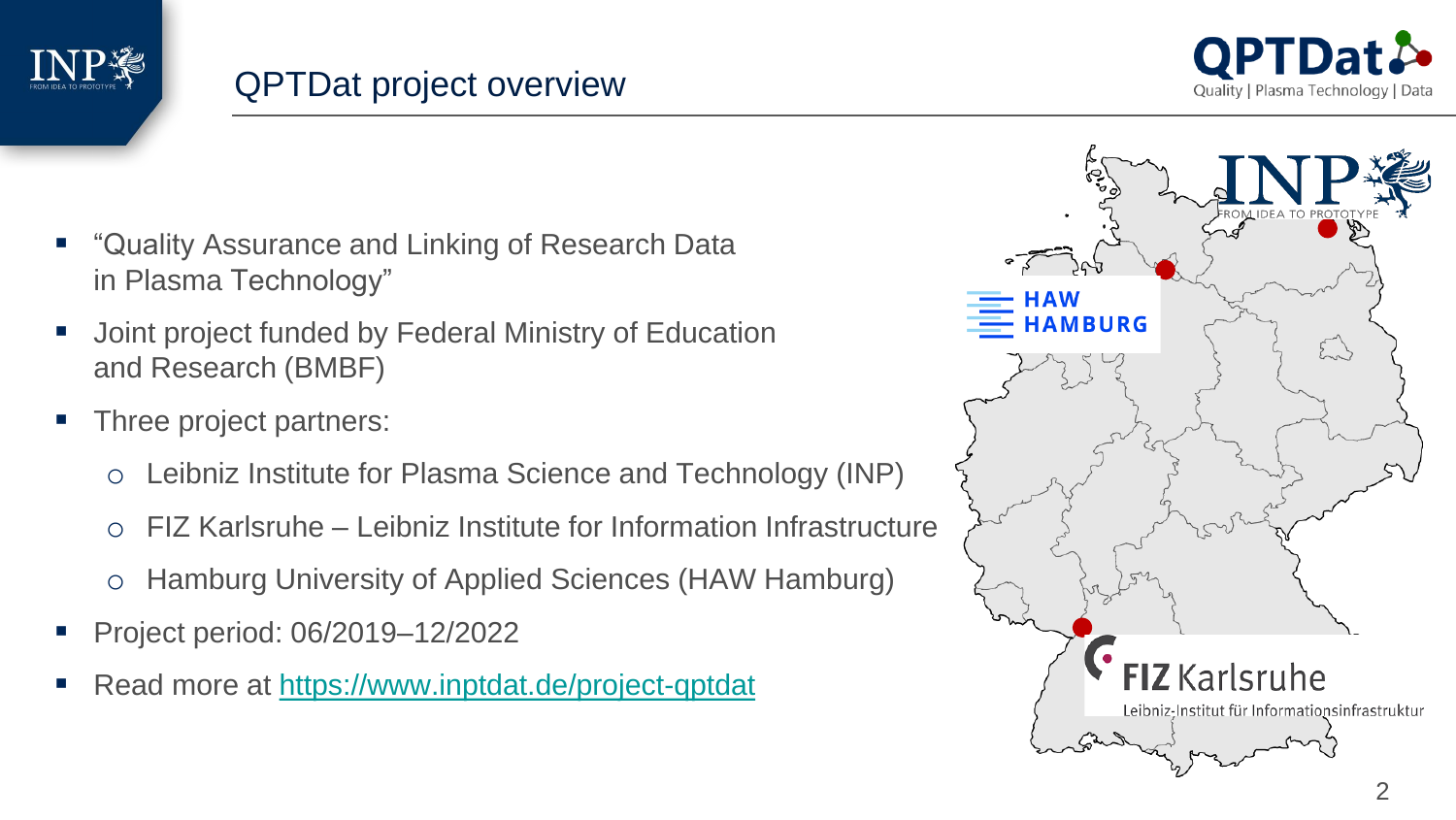

# From plasma to FAIR data



3



#### **Types of research data**

Structured and unstructured data files, databases, images, videos, research software, …

#### **Diagnostic methods in plasma physics** Probe measurements, spectroscopy, microscopy, simulations, …

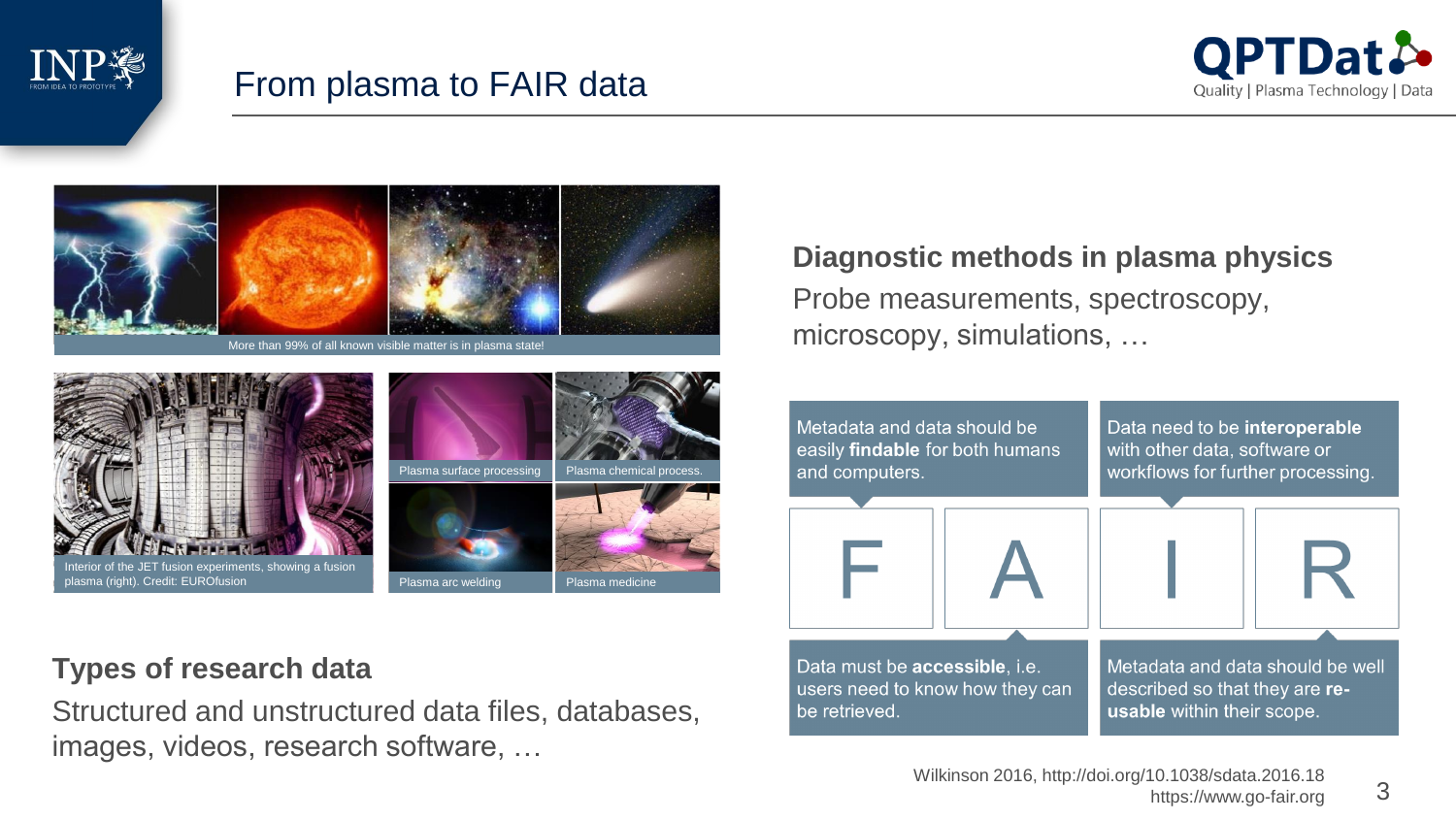

### QPTDat infrastructure